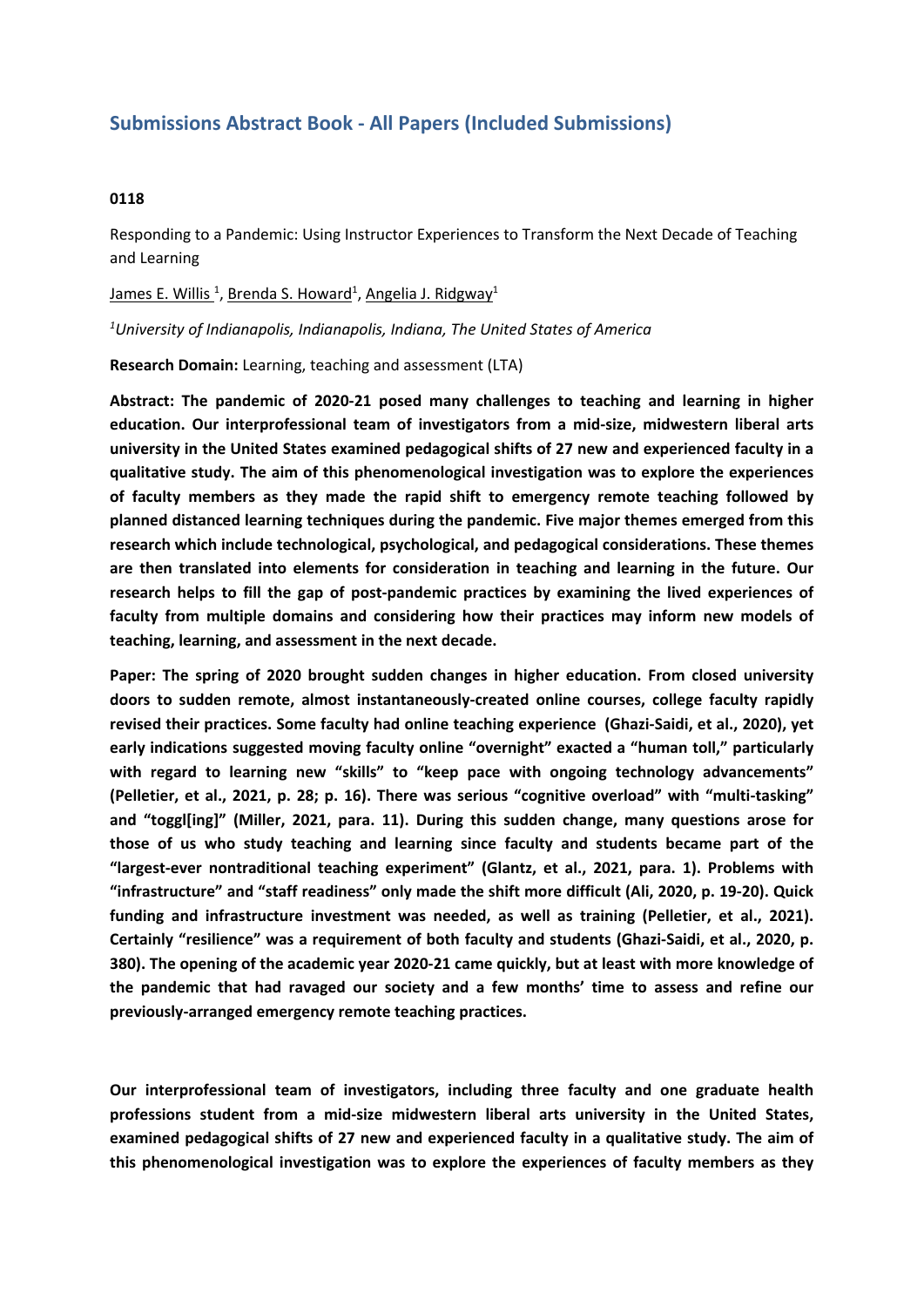**made the rapid shift to emergency remote teaching followed by planned distanced learning techniques during the pandemic. Discussion will compare this shift to past literature on pedagogical change, and will consider how the pandemic will change both present and future pedagogical practices.**

**The faculty were divided into two groups: those with less than two years' experience at our institution and those with more than two years' experience. Given that our new faculty had spent the majority of their time with us during <sup>a</sup> pandemic, we stratified the group, predicting their perceptions might vary. This purposive sample included faculty from all colleges across the University.**

**Data consisted of "video tours" of participants' learning management system course sites. Next, investigators conducted semi-structured interviews with participants. Investigators used constant comparative analysis (Glaser & Straus,1967) to identify concepts or features of the faculty experiences. Then, investigators used open and selective coding (Straus & Corbin,1990) of interview transcripts and videos with Dedoose (version 8.3.47b) and multiple readings/viewings until investigators reached agreement.** 

**Our data yields several key themes which include: 1. Student struggles in the midst of multiple stressors indicate the need for instructor flexibility and understanding, 2. On-the-fly innovation occurred rapidly and in surprising ways to make emergency remote teaching possible, 3. There was <sup>a</sup> serious re-thinking of teaching methods which included the impetus to try new elements which many instructors heretofore had only considered in theory, 4. Mixing asynchronous and synchronous modalities yielded positive results for communication, student learning, and community-building, and 5. There were tangible and unexpected silver linings and challenges amidst the period of lockdowns and rapid social change.** 

**To translate our data into future considerations of teaching techniques and methods in online, hybrid, and face-to-face modalities we consider: 1. Recasting empathy, grace, and flexibility to help students with multiple stressors; 2. Taking less rigid responses to innovation, which includes an openness to experimentation and feedback (and, additionally, consequences to be considered in faculty promotion), 3. Making adjustments when new technologies and resources become available, 4. Rethinking how synchronous and asynchronous modalities can be used to push the limits of both teaching and learning, and 5. Considering how social practices of teaching and learning can lead to multi-modal participatory methods in <sup>a</sup> post-pandemic world.** 

**The insights gained in this study regarding the sudden shifts to emergency remote teaching and then more purposeful teaching techniques during the mitigation efforts in the 2020-21 academic year will translate into actionable elements in the coming years. Our research helps to fill the gap of post-pandemic practices by examining the lived experiences of faculty from multiple domains and considering how their practices may inform new models of teaching, learning, and assessment in the next decade.** 

## **References: References**